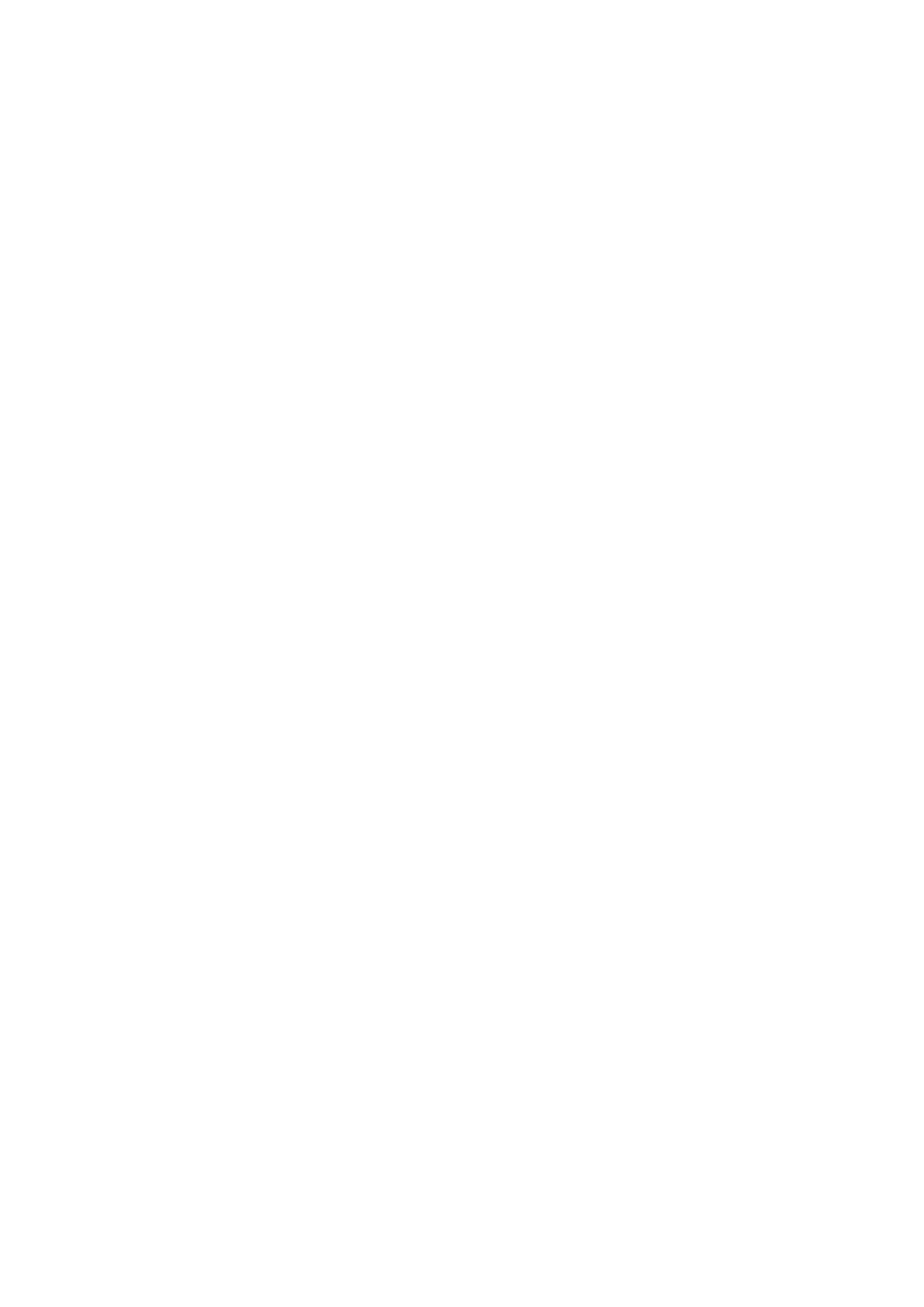# **BUSH FIRES ACT 1954 LOCAL GOVERNMENT ACT 1995**

SHIRE OF DARDANUP

# **BUSH FIRE BRIGADES LOCAL LAW 2021**

# TABLE OF CONTENTS

#### **PART 1—PRELIMINARY**

- 1.1 Citation
- 1.2 Definitions
- 1.3 Repeal
- 1.4 Application
- 1.5 Commencement

# **PART 2—ESTABLISHMENT OF BUSH FIRE BRIGADES**

*Division 1—Establishment Of A Bush Fire Brigade*

- 2.1 Establishment Of A Bush Fire Brigade
- 2.2 Name And Officers Of Bush Fire Brigade

*Division 2—Command At A Fire*

2.3 Ranks Within The Bush Fire Brigade

*Division 3—Application Of Rules To A Bush Fire Brigade*

2.4 Rules

*Division 4—Transitional*

2.5 Existing Bush Fire Brigades

*Division 5—Dissolution Of Bush Fire Brigade*

- 2.6 Dissolution Of Bush Fire Brigade
- 2.7 New Arrangement After Dissolution

# **PART 3—ORGANISATION AND MAINTENANCE OF BUSH FIRE BRIGADES**

*Division 1—Local Government Responsibility*

- 3.1 Local Government Responsible For Structure
- 3.2 Officers To Be Supplied With Act

# *Division 2—Chief Bush Fire Control Officer*

- 3.3 Managerial Role Of Chief Bush Fire Control Officer
- 3.4 Chief Bush Fire Control Officer May Attend Meetings
- 3.5 Duties Of Chief Bush Fire Control Officer

# *Division 3—Annual General Meetings Of Bush Fire Brigades*

- 3.6 Holding Of Annual General Meeting
- 3.7 Nomination Of Bush Fire Control Officers To Bush Fire Advisory Committee
- 3.8 Nomination Of Bush Fire Control Officer To The Local Government
- 3.9 Minutes To Be Tabled Before The Bush Fire Advisory Committee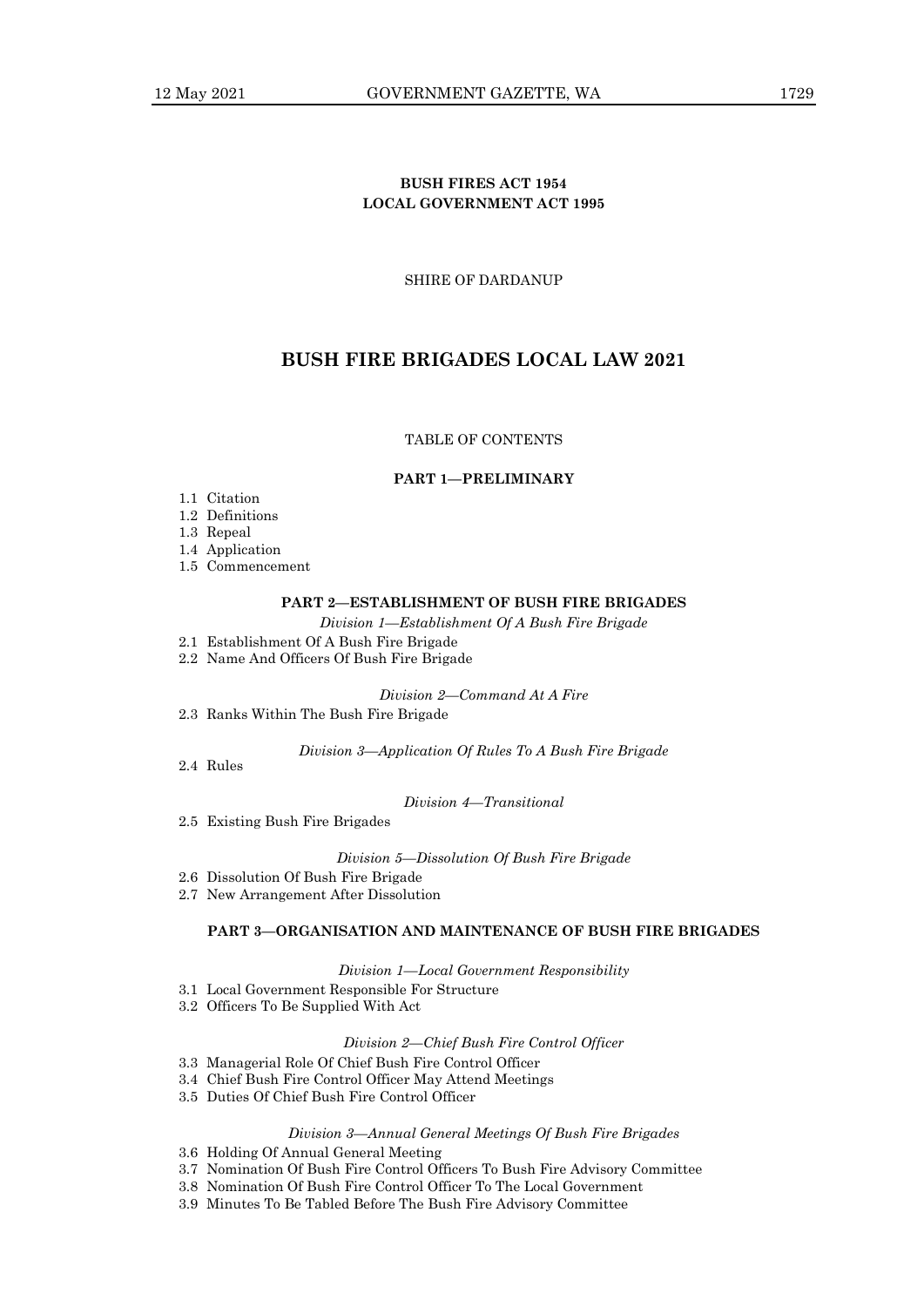# *Division 4—Bush Fire Advisory Committee*

- 3.10 Functions Of Advisory Committee
- 3.11 Advisory Committee To Nominate Bush Fire Control Officers
- 3.12 Local Government To Have Regard To Nominees
- 3.13 Advisory Committee To Consider Bush Fire Brigade Motions
- 3.14 Duties Of Bush Fire Control Officer

# **PART 4—TYPES OF BUSH FIRE BRIGADE MEMBERSHIP**

- 4.1 Types Of Membership Of Bush Fire Brigade
- 4.2 Fire Fighting (Active) Members
- 4.3 Associate (Auxiliary) Members
- 4.4 Cadet Members
- 4.5 Honorary Life Member
- 4.6 Notification Of Membership

# **PART 5—APPOINTMENT DISMISSAL AND MANAGEMENT OF MEMBERS**

5.1 Rules To Govern

#### **PART 6—EQUIPMENT OF BUSH FIRES BRIGADES**

- 6.1 Policies Of Local Government
- 6.2 Equipment In Brigade Area
- 6.3 Funding From Local Government Budget
- 6.4 Consideration In The Local Government Budget

# **SCHEDULE 1—RULES GOVERNING THE OPERATION OF BUSH FIRE BRIGADES**

1.1 Interpretation

# **PART 2—OBJECTS AND MEMBERSHIP OF BUSH FIRE BRIGADE**

- 2.1 Objects Of Bush Fire Brigade
- 2.2 Committee To Determine Applications
- 2.3 Conditions Of Membership
- 2.4 Applications For Membership
- 2.5 Decision On Application For Membership
- 2.6 DFES And Local Government To Be Notified Of Registrations
- 2.7 Termination Of Membership
- 2.8 Suspension Of Membership
- 2.9 Existing Liabilities To Continue
- 2.10 Member Has Right Of Defence
- 2.11 Objection Rights

# **PART 3—FUNCTIONS OF BRIGADE OFFICERS**

- 3.1 Chain Of Command During Fire Fighting Activities
- 3.2 Duties Of Captain
- 3.3 Lieutenants
- 3.4 Secretary
- 3.5 Treasurer
- 3.6 Equipment Officer
- 3.7 Training Officer

# **PART 4—COMMITTEE**

- 4.1 Management Of Bush Fire Brigade
- 4.2 Constitution Of Committee

# **PART 5—MEETINGS OF BUSH FIRE BRIGADE**

- 5.1 Ordinary Meetings
- 5.2 Special Meetings
- 5.3 Annual General Meeting
- 5.4 Quorum
- 5.5 Voting
- 5.6 Auditor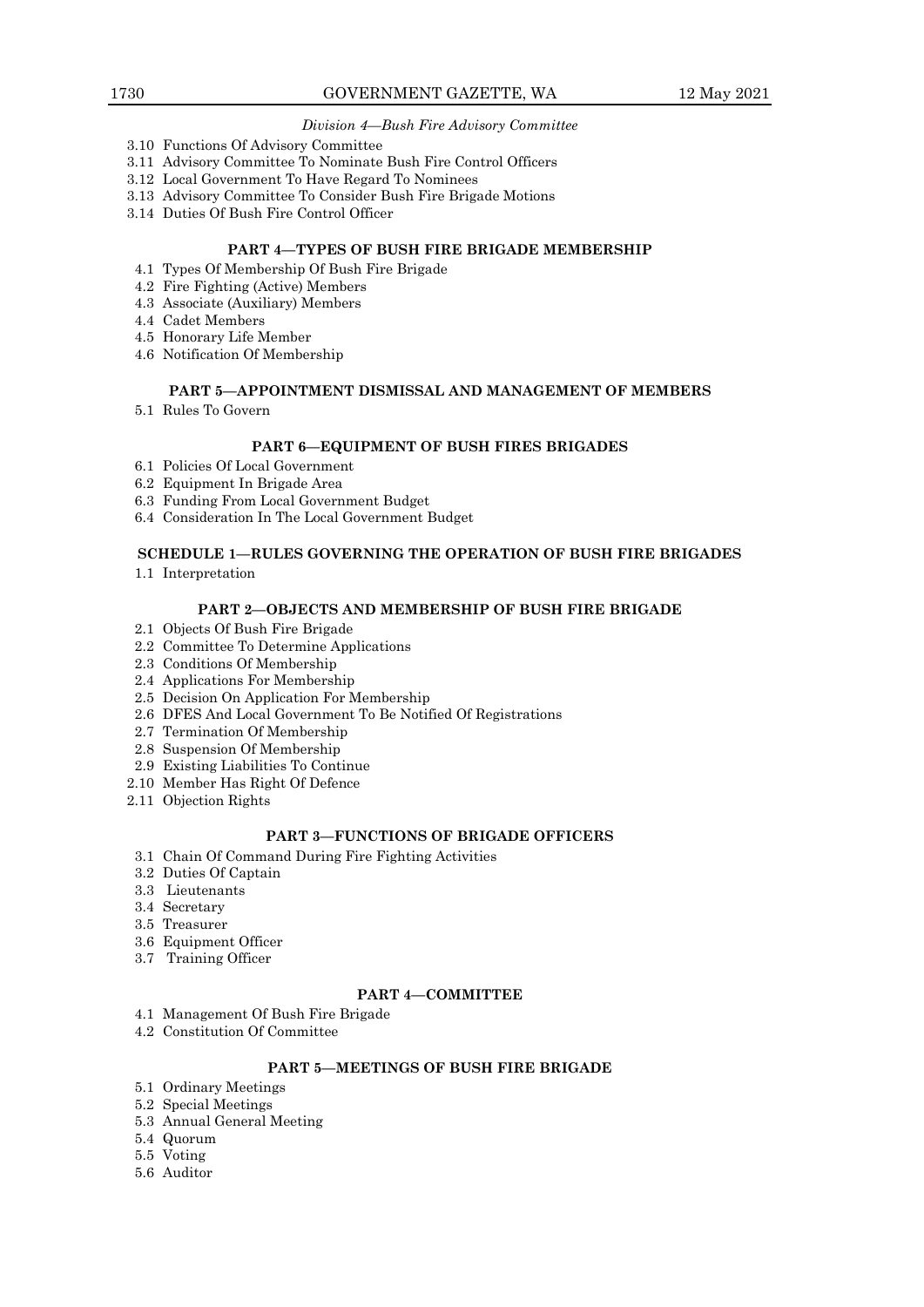# **PART 6—MEETINGS OF COMMITTEE**

- 6.1 Meetings Of Committee
- 6.2 Quorum
- 6.3 Voting

# **PART 7—GENERAL ADMINISTRATION MATTERS**

- 7.1 Fees
- 7.2 Funds
- 7.3 Financial Year
- 7.4 Banking
- 7.5 Disclosure Of Interests
- 7.6 Disagreements

# **PART 8—NOTICES AND PROXIES**

- 8.1 Notices
- 8.2 Proxies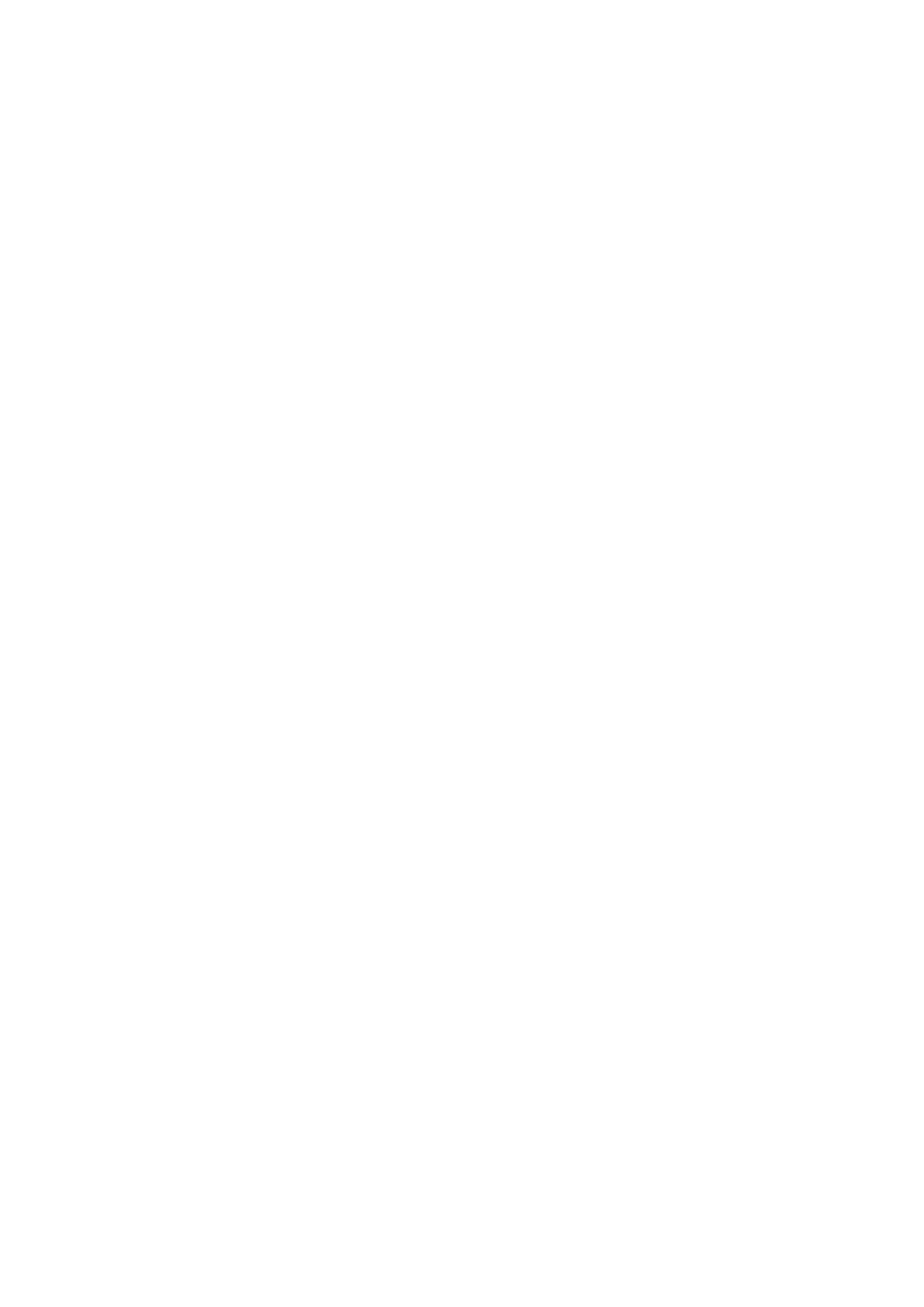# **BUSH FIRES ACT 1954 LOCAL GOVERNMENT ACT 1995**

# SHIRE OF DARDANUP

# **BUSH FIRE BRIGADES LOCAL LAW 2021**

Under the powers conferred by the *Bush Fires Act 1954* and under all other powers enabling it, the Council of the *Shire Of Dardanup* resolved on *28 April 2021* to make the following local law.

# **PART 1—PRELIMINARY**

This local law may be cited as the *Shire of Dardanup Bush Fire Brigades Local Law 2021.*

#### **1.2 Definitions**

**1.1 Citation**

(1) In this local law unless the context otherwise requires—

*Act* means the *Bush Fires Act 1954*;

*brigade area* is defined in clause 2.2(1)(b);

- *brigade member* means a fire fighting member, associate member or a cadet member of a bush fire brigade;
- *brigade officer* means a person holding a position referred to in clause 2.2 (1)(c), whether or not he or she was appointed by the local government or elected at an annual general meeting of a bush fire brigade or otherwise appointed to the position;
- *bush fire brigade* is defined in section 7 of the Act;
- *Bush Fire Operating Procedures* means the Bush Fire Operating Procedures adopted by the local government as amended from time to time;

*CEO* means the Chief Executive Officer of the Shire of Dardanup;

*Council* means the Council of the local government;

*Department* means the Department of Fire and Emergency Services of Western Australia;

*district* means the district of the local government;

*fire fighting member* is defined in clause 4.2;

*local government* means the *Shire of Dardanup*;

*normal brigade activities* is defined in Section 35A of the Act;

*Regulations* means Regulations made under the Act; and

*Rules* means the Rules Governing the Operation of Bush Fire Brigades set out in Schedule 1.

- (2) In this local law, unless the context otherwise requires, a reference to—
	- (a) a Captain;
	- (b) a First Lieutenant;
	- (c) a Second Lieutenant;
	- (d) any additional Lieutenants;
	- (e) an Equipment Officer;
	- (f) a Secretary.
	- (g) a Treasurer; or
	- (h) a Secretary / Treasurer combined,

means a person holding that position in a bush fire brigade.

#### **1.3 Repeal**

This local law repeals the *Shire of Dardanup Bush Fire Brigade Local Law 2003* published in the *Government Gazette* on 17 April 2003 and as amended on 8 April 2008.

# **1.4 Application**

This local law applies throughout the district.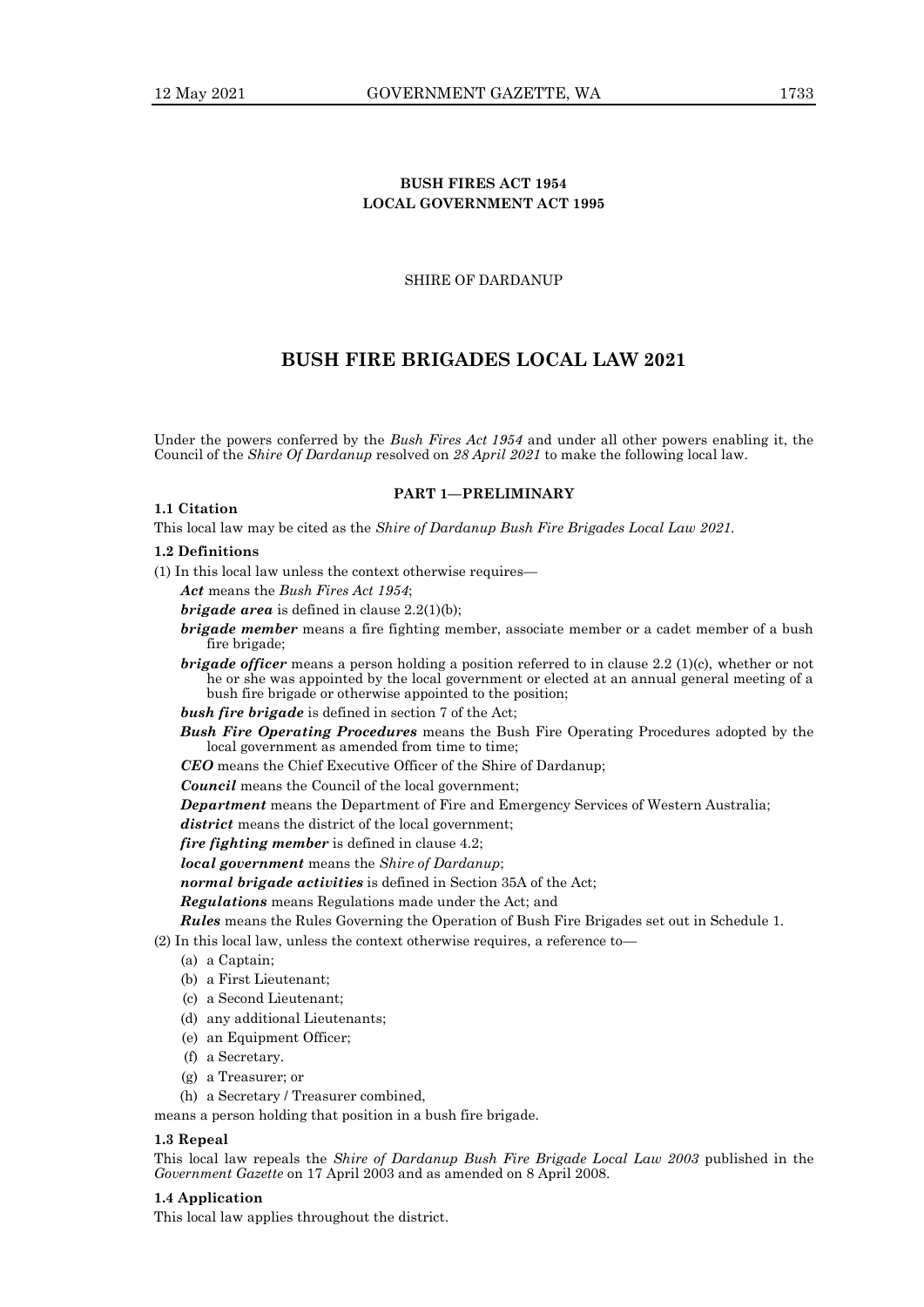# **1.5 Commencement**

This local law come into operation 14 days after the date of its publication in the *Government Gazette.*

# **PART 2—ESTABLISHMENT OF BUSH FIRE BRIGADES**

*Division 1—Establishment of a bush fire brigade*

# **2.1 Establishment of a bush fire brigade**

(1) The local government may establish a bush fire brigade for the purpose of carrying out normal brigade activities.

(2) A bush fire brigade is established on the date of the local government's decision under subclause (1).

# **2.2 Name and officers of bush fire brigade**

(1) On establishing a bush fire brigade under clause  $2.1(1)$  the local government is to

- (a) give a name to the bush fire brigade;
- (b) specify the area in which the bush fire brigade is primarily responsible for carrying out the normal brigade activities (the **brigade area**); and
- (c) appoint—
	- (i) a Captain;
	- (ii) a First Lieutenant;
	- (iii) a Second Lieutenant;
	- (iv) additional Lieutenants if the local government considers it necessary;
	- (v) an Equipment Officer;
	- (vi) a Secretary; and
	- (vii) a Treasurer; or
	- (viii) a Secretary/Treasurer combined.
		- (ix) a Bush Fire Control Officer; and
	- (x) any other position(s) deemed necessary for the effective management of brigade activities (eg; a Training Officer).

(2) When considering the appointment of persons to the positions in subclause (1)(c), the local government is to have regard to the qualifications and experience which may be required to fill each position.

(3) A person appointed to a position in subclause (1)(c) is to be taken to be a brigade member.

(4) The appointments referred to in subclause (1)(c) expire at the completion of the first annual general meeting of the bush fire brigade.

(5) If a position referred to in subclause (1)(c) becomes vacant prior to the completion of the first annual general meeting, then the local government is to appoint a person to fill the vacancy in accordance with subclause (2).

#### *Division 2—Command at a fire*

#### **2.3 Ranks within the bush fire brigade**

Where, under the Act and Bush Fire Operating Procedures, members of a bush fire brigade have command of a fire—

- (a) where a bush fire control officer is in attendance at the fire, the most senior bushfire control officer has full control over all other persons fighting the fire and is to issue instructions as to methods and tactics to be adopted by the fire fighters; and
- (b) in the absence of a bush fire control officer, the Captain has full control over all other persons fighting the fire, and is to issue instructions as to the methods and tactics to be adopted by the firefighters; and
- (c) in the absence of the Captain, the first Lieutenant, and in the absence of the first, the second Lieutenant and so on, in the order of seniority determined, is to exercise all the powers and duties of the Captain.

# *Division 3—Application of Rules to a bush fire brigade*

# **2.4 Rules**

(1) The Rules govern the operation of a bush fire brigade.

(2) A bush fire brigade and each brigade member is to comply with the Rules as set out in Schedule 1.

# *Division 4—Transitional*

# **2.5 Existing Bush Fire Brigades**

(1) Where a local government has established a bush fire brigade prior to the commencement date, then on and from the commencement day—

(a) the bush fire brigade is to be taken to be a bush fire brigade established under and in accordance with this local law;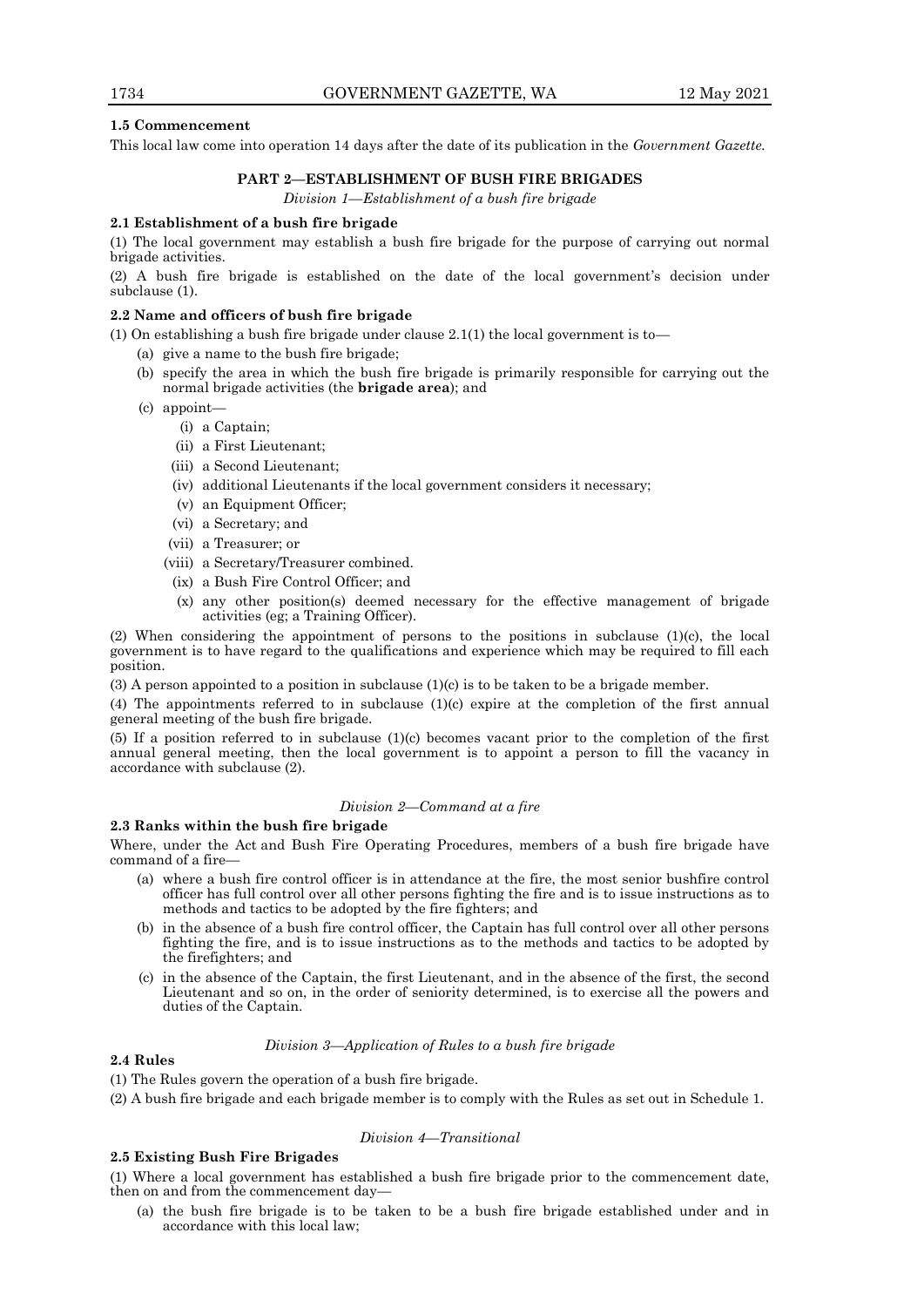- (b) the provisions of this local law apply to the bush fire brigade save for clause 2.2; and
- (c) any rules governing the operation of the bush fire brigade are to be taken to have been repealed and substituted with the Rules.

# (2) In this clause—

*commencement day* means the day on which this local law comes into operation.

#### *Division 5—Dissolution of bush fire brigade*

# **2.6 Dissolution of bush fire brigade**

In accordance with section 41(3) of the Act, the local government may cancel the registration of a bush fire brigade if it is of the opinion that the bush fire brigade is not complying with the Act, this local law, the Bush Fire Operating Procedures or the Rules, or is not achieving the objectives for which it was established.

# **2.7 New arrangement after dissolution**

If a local government cancels the registration of a bush fire brigade, alternative fire control arrangements are to be made in respect of the brigade area.

#### **PART 3—ORGANISATION AND MAINTENANCE OF BUSH FIRE BRIGADES**

*Division 1—Local government responsibility*

# **3.1 Local government responsible for structure**

The local government is to ensure that there is an appropriate structure through which the organisation of bush fire brigades is maintained.

#### **3.2 Officers to be supplied with Act**

The local government is to supply each brigade officer with a copy of the Act, the Regulations, the Bush Fire Operating Procedures, this local law, local government code of conduct and polices and any other written laws which may be relevant to the performance of the brigade officers' functions, and any amendments which are made thereto from time to time.

## *Division 2—Chief Bush Fire Control Officer*

# **3.3 Managerial role of Chief Bush Fire Control Officer**

Subject to any directions by the local government the Chief Bush Fire Control Officer has primary managerial responsibility for the organisation and maintenance of bush fire brigades.

#### **3.4 Chief Bush Fire Control Officer may attend meetings**

The Chief Bush Fire Control Officer or her or his nominee (who is to be a bush fire control officer) may attend as a non-voting representative of the local government at any meeting of a bush fire brigade.

# **3.5 Duties of Chief Bush Fire Control Officer**

The duties of the Chief Bush Fire Control Officer include—

- (a) provide leadership to volunteer bush fire brigades;
- (b) monitor bush fire brigades' resourcing, equipment (including protective clothing) and training levels and report thereon with recommendations at least once a year to the local government;
- (c) liaise with the local government concerning fire prevention / suppression matters generally and directions to be issued by the local government to bush fire control officers (including those who issue permits to burn) bush fire brigades or brigade officers; and
- (d) ensure that bush fire brigades are registered with the local government and that lists of brigade members are maintained.

#### *Division 3—Annual general meetings of bush fire brigades*

#### **3.6 Holding of annual general meeting**

A bush fire brigade is to hold its annual general meeting no later than 15 April each year.

#### **3.7 Nomination of bush fire control officers to Bush Fire Advisory Committee**

At the annual general meeting of a bush fire brigade, one brigade member is to be nominated to the Bush Fire Advisory Committee to serve as the bush fire control officer for the brigade area until the next general meeting.

# **3.8 Nomination of bush fire control officer to the local government**

If the local government has not established a Bush Fire Advisory Committee, then at the annual general meeting of a bush fire brigade, the bush fire brigade is to nominate one brigade member to the local government to serve as the bush fire control officer for the brigade area until the next annual general meeting.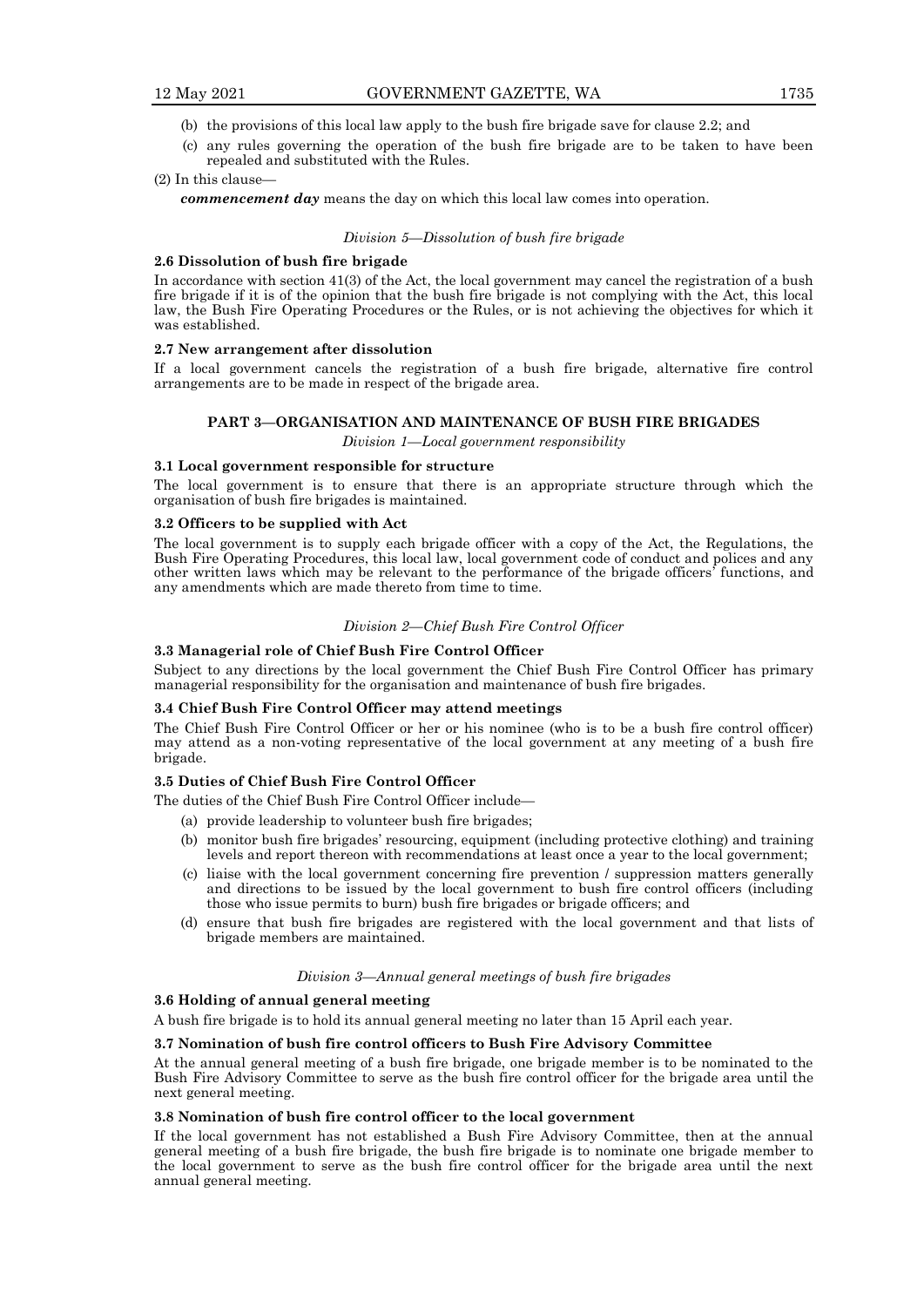# **3.9 Minutes to be tabled before the Bush Fire Advisory Committee**

(1) The Secretary is to forward a copy of the minutes of the annual general meeting of a bush fire brigade to the Chief Bush Fire Control Officer within one month after the meeting.

(2) The Chief Bush Fire Control Officer is to table the minutes of a bush fire brigade's annual general meeting at the next meeting of the—

- (a) Bush Fire Advisory Committee; or
- (b) Council, if there is no Bush Fire Advisory Committee,

following their receipt under subclause (1).

#### *Division 4—Bush Fire Advisory Committee*

#### **3.10 Functions of Advisory Committee**

The Bush Fire Advisory Committee is to have the functions set out in section 67 of the Act and is to include such number of nominees of the bush fire brigades as is determined by the local government.

#### **3.11 Advisory Committee to nominate bush fire control officers**

As soon as practicable after the annual general meeting of each bush fire brigade in the district, the Bush Fire Advisory Committee is to nominate to the local government from the persons nominated by each bush fire brigade a person for the position of a bush fire control officer for the brigade area.

# **3.12 Local government to have regard to nominees**

When considering persons for the position of a bush fire control officer, the local government is to have regard to those persons nominated by the Bush Fire Advisory Committee, but is not bound to appoint the persons nominated.

# **3.13 Advisory Committee to consider bush fire brigade motions**

The Bush Fire Advisory Committee is to make recommendations to the local government on all motions received by the Bush Fire Advisory Committee from bush fire brigades.

# **3.14 Duties of Bush Fire Control Officer**

The Bush Fire Control Officer is to—

- (a) provide leadership and direction to the Captain, Lieutenants, other Committee members and fire fighters to implement the objectives of the Brigade;
- (b) act as spokesperson for the Brigade, specifically at the Bush Fire Advisory Committee (BFAC), and generally on public relations and other matters, in conjunction with the Shire of Dardanup;
- (c) issue permits to burn as authorised under the Act within their area of the district;
- (d) inspect and report on fire hazards within their district and in the Shire of Dardanup;
- (e) carry out any duties prescribed under the Act and so authorised by the Shire of Dardanup;
- (f) take overall charge of fire suppression activities, and/or ensure the principles of the Incident Management System are being adhered to during wildfire suppression or during hazard reduction programs;
- (g) conduct brigade briefings and post incident analysis of any incident involving fire fighting;
- (h) ensure members deployed for operational duties have the competencies to complete the task or duty assigned and hold currency in training to carry out the functions required, in accordance with Bush Fire Operating Procedures;
- (i) adopt policies on behalf of the brigade as recommended by the local government;
- (j) ensure the behaviour of members is in accordance with the Local Government's code of conduct; and
- (k) liaise with the local government concerning fire prevention/suppression matters generally.

# **PART 4—TYPES OF BUSH FIRE BRIGADE MEMBERSHIP**

# **4.1 Types of membership of bush fire brigade**

The membership of a bush fire brigade consists of the following—

- (a) fire fighting (active) members;
- (b) associate (auxiliary) members;
- (c) cadet members; and
- (d) honorary life members.

# **4.2 Fire fighting (active) members**

(1) Fire fighting (active) members are those persons being at least 16 years of age who undertake all normal bush fire brigade activities.

(2) Notwithstanding subclause (1), a fire fighting (active) member between the age of 16 and 18 must not attend a fire or other emergency incident unless the member has the consent of their parent or guardian and is accompanied by an appropriately trained fire fighting member over the age of 18.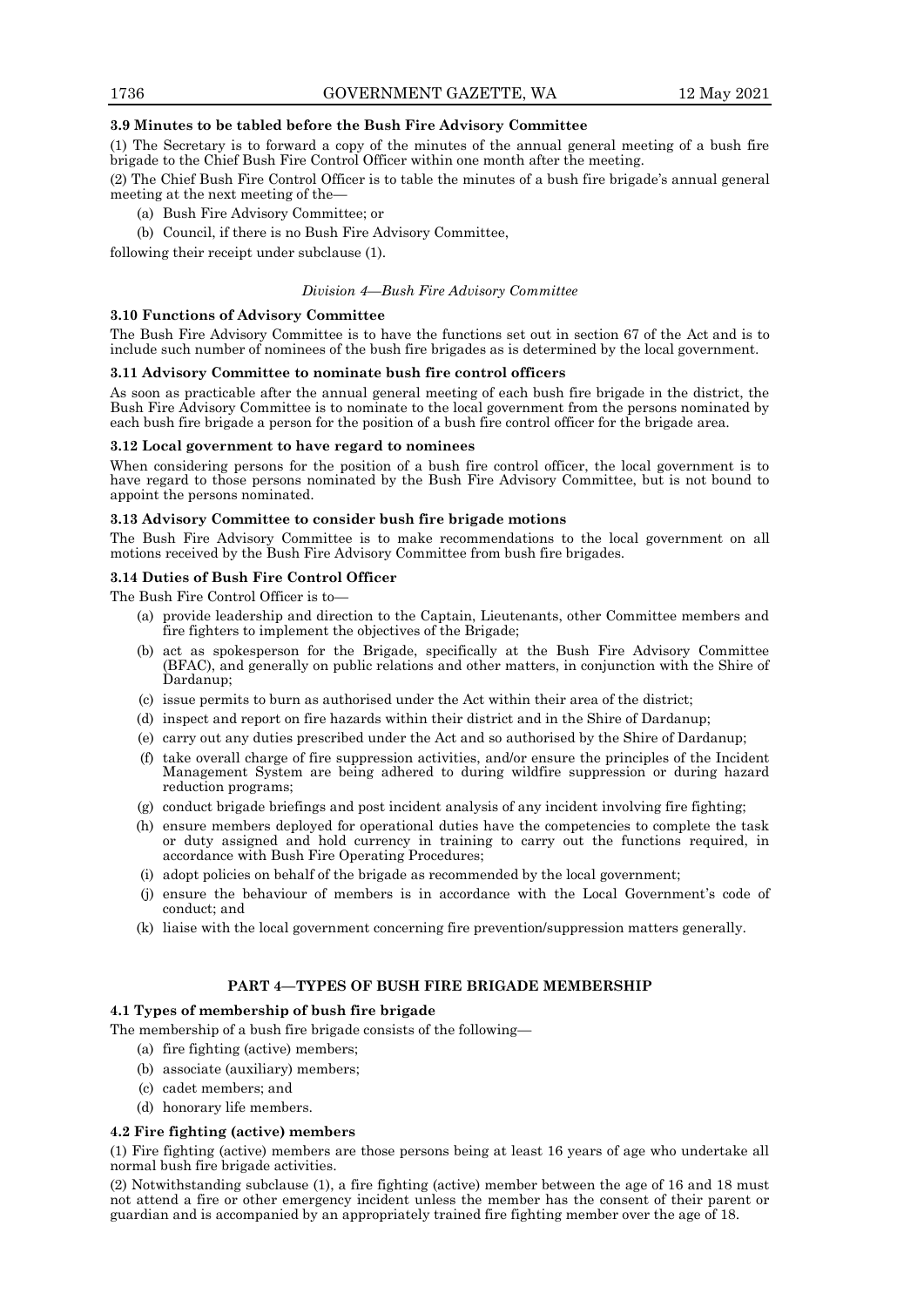#### **4.3 Associate (auxiliary) members**

Associate members are those persons who are willing to supply free vehicular transport for fire fighting members or fire fighting equipment, or who are prepared to render other assistance required by the bush fire brigade.

#### **4.4 Cadet members**

Cadet members are—

- (a) to be aged 11 to 15 years;
- (b) to be admitted to membership only with the consent of their parent or guardian;
- (c) admitted for the purpose of training and are not to attend or be in attendance at an uncontrolled fire or other emergency incident;
- (d) to be supervised by a fire fighting member when undertaking normal brigade activities as defined by paragraphs (c), (d), (e), (f) and (g) of section 35A of the Act;
- (e) ineligible to vote at bush fire brigade meetings; and
- (f) not to be assigned ranks under the Department's rank structure.

#### **4.5 Honorary life member**

(1) The bush fire brigade may by a simple majority resolution appoint a person as an honorary life member in recognition of services by that person to the bush fire brigade.

(2) A brigade member who has achieved 15 years active service to a brigade within the Shire of Dardanup;

(3) No membership fees are to be payable by an honorary life member.

(4) The Shire of Dardanup and Department of Fire and Emergency Services (DFES) to be notified of nominees.

#### **4.6 Notification of membership**

No later than 15 April in each year, the bush fire brigade is to report to the Chief Fire Control Officer the name, contact details and type of membership of each brigade member.

# **PART 5—APPOINTMENT DISMISSAL AND MANAGEMENT OF MEMBERS**

# **5.1 Rules to govern**

The appointment, dismissal and management of brigade members by the bush fire brigade are governed by the Rules.

# **PART 6—EQUIPMENT OF BUSH FIRES BRIGADES**

# **6.1 Policies of local government**

The local government may make policies under which it—

- (a) provides funding to bush fire brigades for the purchase of protective clothing, equipment and appliances; and
- (b) keeps bush fire brigades informed of opportunities for funding from other bodies.

#### **6.2 Equipment in brigade area**

Not later than 15 April in each year, the bush fire brigade is to report to the local government the nature, quantity and quality of all protective clothing, equipment and appliances of the bush fire brigade which are generally available within the brigade area (or at a station of the bush fire brigade).

#### **6.3 Funding from local government budget**

A request to the local government from the bush fire brigade for funding of protective clothing, equipment or appliance needs is to be received by the local government by 31 March in order to be considered in the next following local government budget, and is to be accompanied by the last audited financial statement and a current statement of assets and liabilities of the bush fire brigade.

# **6.4 Consideration in the local government budget**

The local government may approve or refuse an application for funding depending upon the assessment of budget priorities for the year in question.

# *Schedule 1*

————

RULES GOVERNING THE OPERATION OF BUSH FIRE BRIGADES

[Clause 2.4]

#### **PART 1—PRELIMINARY**

**1.1 Interpretation**

(1) In these Rules, unless the context otherwise requires, where a term is used in these Rules and is defined in the local law, the Act or the Regulations, then the term is to be taken to have the meaning assigned to it in the local law, the Act or the Regulations, as the case may be.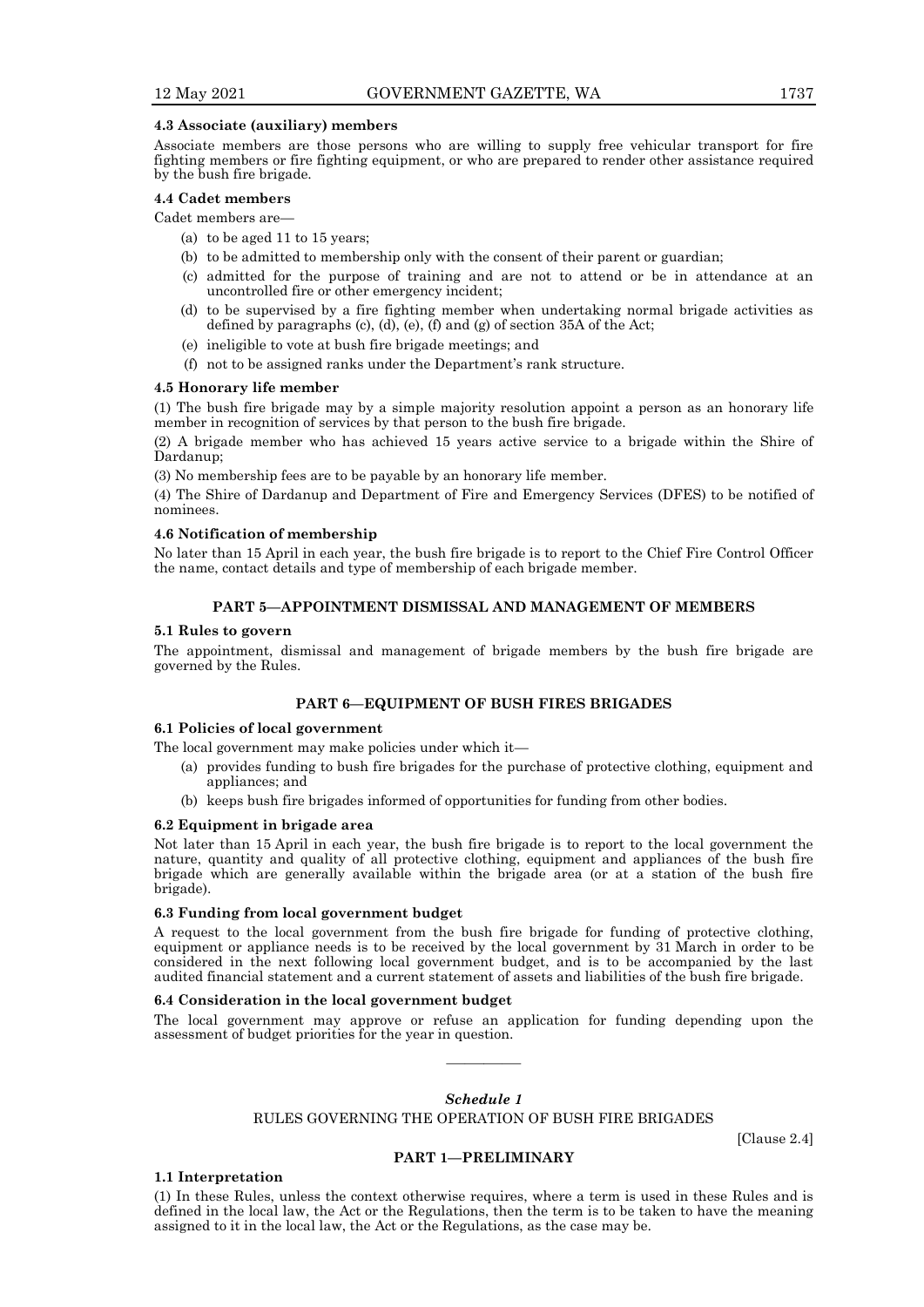(2) In these Rules, unless the context otherwise requires—

*absolute majority* means a majority of more than 50% of the number of—

- (a) brigade members of the bush fire brigade, whether in attendance at the meeting or not, if the majority is required at a meeting of the bush fire brigade; or
- (b) brigade officers of the bush fire brigade, whether in attendance at the meeting or not, if the majority is required at a meeting of the Committee;

*Committee* means the Committee of the bush fire brigade;

*local law* means the *Shire of Dardanup Bush Fire Brigades Local Law 2021*; and

*normal brigade activities* is defined by section 35A of the Act.

(3) Subject to these Rules, where a decision is to be made by the bush fire brigade, then the decision may be made by a resolution passed by a simple majority of the brigade members who are present in person or by proxy at the meeting.

(4) Subject to these Rules, where a decision is to be made by the Committee, then the decision may be made by a resolution passed by a simple majority of the brigade officers who are present in person or by proxy at the meeting.

# **PART 2—OBJECTS AND MEMBERSHIP OF BUSH FIRE BRIGADE**

# **2.1 Objects of bush fire brigade**

The objects of the bush fire brigade are to carry out—

- (a) the normal brigade activities; and
- (b) the functions of the bush fire brigade which are specified in the Act, the Regulations and the local law.

#### **2.2 Committee to determine applications**

Applications for membership are to be determined by the Committee.

# **2.3 Conditions of membership**

In relation to any type of membership, as described in Part 4 of the local law, the bush fire brigade may establish policies pertaining to—

- (a) the qualifications required;
- (b) fees payable, if any;
- (c) a requirement to serve a probationary period; and
- (d) procedures to be employed by the Committee prior to approval of an application for membership,

and the Committee is to act within the parameters of any such policy in determining applications for membership.

#### **2.4 Applications for membership**

An application for membership is to be in writing and is to be submitted to the Secretary and is to be accompanied by a completed form as prescribed by the local government from time to time.

#### **2.5 Decision on application for membership**

(1) The Committee may—

- (a) approve an application for membership unconditionally or subject to any conditions; or
- (b) refuse to approve an application for membership.

(2) If the Committee refuses to approve an application for membership, it is to give written reasons for the refusal, as soon as practicable after the decision is made, to the applicant and the advice that the applicant has the right to object to the local government.

#### **2.6 DFES and Local Government to be notified of registrations**

If any application for membership is approved, the Secretary of the bush fire brigade is to supply registration details to the Department and local government within 14 days of a person being admitted to membership in the form required by the Department from time to time.

# **2.7 Termination of membership**

(1) Membership of the bush fire brigade terminates if the member—

(a) dies;

- (b) gives written notice of resignation to the Secretary;
- (c) is, in the opinion of the Committee, permanently incapacitated by mental or physical illhealth;
- (d) is dismissed by the Committee; or
- (e) ceases to be a member or is taken to have resigned under subclause (2).

(2) A brigade member whose membership fees are more than one year in arrears is to be taken to have resigned from the bush fire brigade.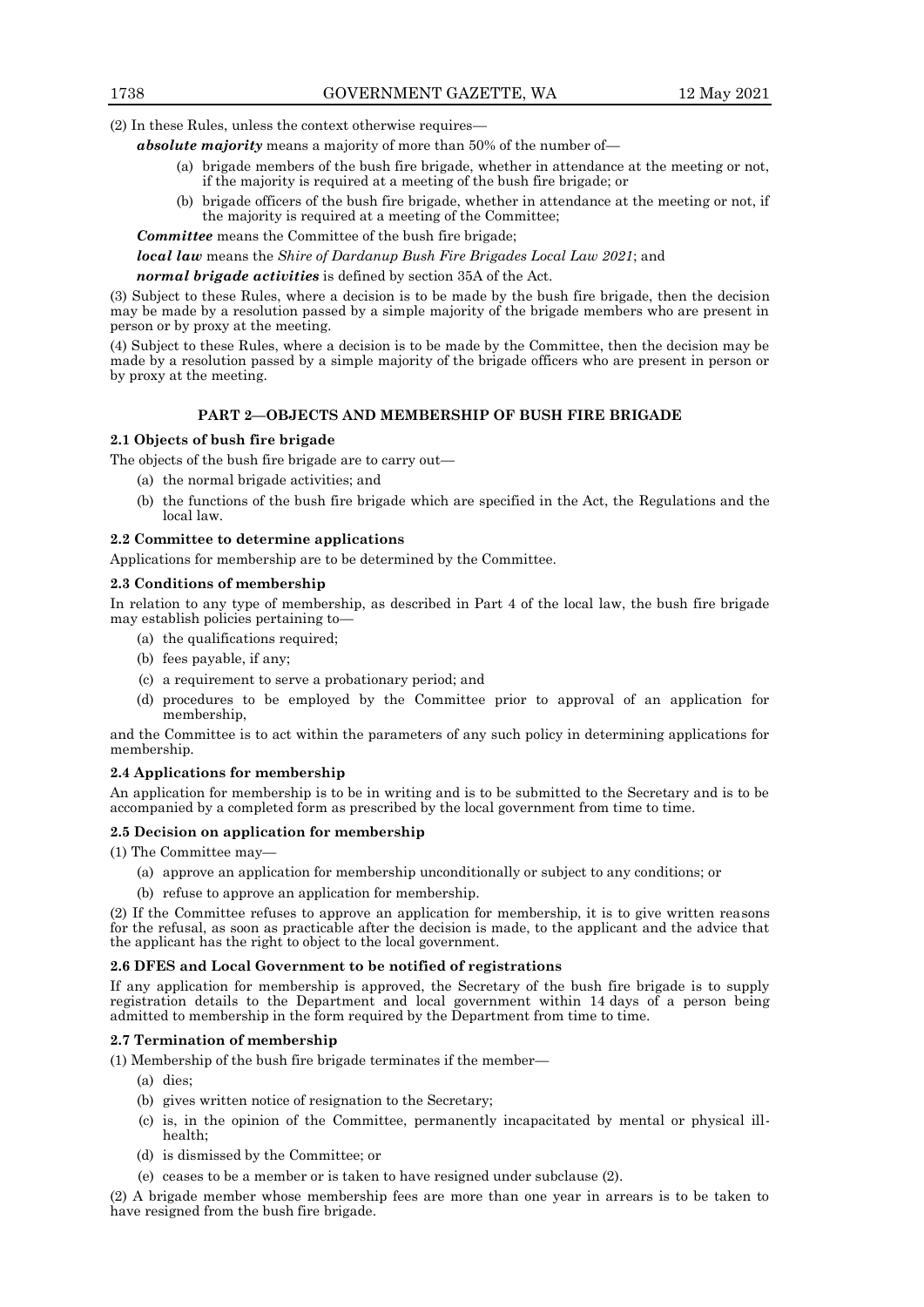# **2.8 Suspension of membership**

- (1) Membership of the bush fire brigade may be suspended at any time if, in the opinion of the Committee, circumstances warrant suspending the member.
- (2) The period of suspension shall be at the discretion of the Committee.
- (3) Upon the expiry of the period of suspension the Committee may—
	- (a) extend the period of suspension;
	- (b) terminate the membership; or
	- (c) reinstate the membership.

#### **2.9 Existing liabilities to continue**

The resignation, or dismissal of a member under clause 2.7 does not affect any liability of the brigade member arising prior to the date of resignation or dismissal.

#### **2.10 Member has right of defence**

A brigade member is not to be dismissed under clause 2.7(1)(d) without being given the opportunity to meet with the Committee and answer any charges which might give grounds for dismissal.

# **2.11 Objection rights**

A person whose—

- (a) application for membership is refused under clause  $2.5(1)(b)$ ;
- (b) membership is terminated under clause  $2.7(1)(c)$ , clause  $2.7(1)(d)$  or clause  $2.8(3)(b)$ ; or
- (c) membership is suspended under clause 2.8(1) or clause 2.8(3)(a),

has the right of objection to the local government which may dispose of the objection by—

- (a) dismissing the objection;
- (b) varying the decision objected to; or
- (c) revoking the decision objected to, with or without—
	- (i) substituting for it another decision; or
	- (ii) referring the matter, with or without directions, for another decision by the Committee.

# **PART 3—FUNCTIONS OF BRIGADE OFFICERS**

# **3.1 Chain of command during fire fighting activities**

Subject to the Act and the local law, the command procedures to apply during fire fighting activities are as detailed in the *Bush Fires Act 1954* and Shire of Dardanup Bush Fire Response Plan.

#### **3.2 Duties of Captain**

The Captain is to—

- (a) preside over all Brigade meetings and ensure meeting procedures are followed at all times;
- (b) promote the objectives of the Brigade;
- (c) demonstrate positive leadership and mentor members;
- (d) attend meetings as requested by the local government;
- (e) in the absence of a Bush Fire Control Officer take overall charge of fire suppression activities, and/or ensure the principles of the Incident Management System are being adhered to during wildfire suppression or during hazard reduction programs;
- (f) provide leadership for the Brigade and related administration;
- (g) ultimately undertake responsibility for the proper management and maintenance of Brigade property and equipment;
- (h) deputise for the Bush Fire Control Officer at Bushfire Advisory Committee meetings when required;
- (i) advise the brigade on administrative matters;
- (j) ensure Brigade members are adequately trained to carry out their functions, in accordance with Bush Fire Operating Procedures (BFOP) and Brigade standards;
- (k) in the absence of a Bush Fire Control Officer conduct brigade briefings and post incident analysis of any incident involving fire fighting;
- (l) conduct brigade briefings and post incident analysis of any management issues; and
- (m) ensure the behaviour of members is in accordance with the Local Government's code of conduct.

#### **3.3 Lieutenants**

(1) The Brigade may increase or decrease the number of Lieutenants to meet their specific operational requirements, up to a maximum of four Lieutenants.

- (2) All Lieutenants must be ranked in seniority as follows—
	- (a) the Captain and Lieutenants of the brigade, in consultation with the Chief Bush Fire Control Officer, determine this seniority; and
	- (b) in the event that a resolution cannot be found, the Chief Bush Fire Control Officer shall have the final say.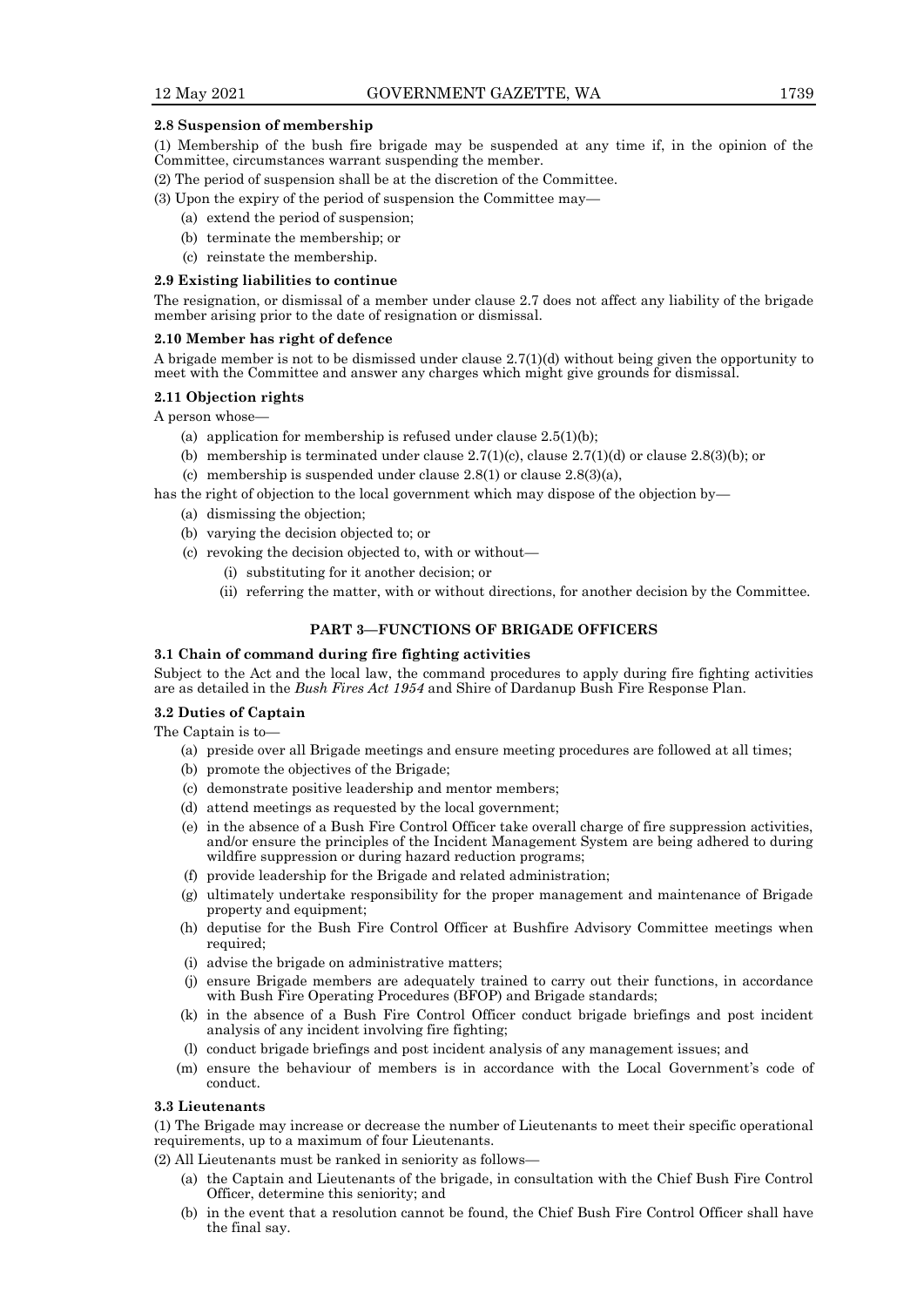(3) In the absence of the brigade Captain the most senior Lieutenant present assumes the responsibilities and duties of that office and takes ultimate responsibility for the performance of all Brigade activities.

(4) The duties of the Lieutenant are to—

- (a) provide support to the Captain;
- (b) command and manage members during emergencies and other Brigade related activities;
- (c) demonstrate positive leadership and mentor members;
- (d) maintain open lines of communication and encourage positive interaction and teamwork between members;
- (e) ensure Bush Fire Operating Procedures are adhered to during brigade activities;
- (f) ensure members engaged in fire fighting activities hold competencies relevant to the task;
- (g) work cohesively with the brigade Training Officer and conduct training activities for members; and
- (h) ensure the behaviour of members is in accordance with the Local Government's code of conduct.

# **3.4 Secretary**

(1) The Secretary is to—

- (a) be in attendance at all meetings and keep a correct minute and account of the proceedings of the bush fire brigade in a book which shall be open for inspection by brigade members at any reasonable time;
- (b) answer all correspondence or direct it appropriately, and keep a record of the same;
- (c) prepare and send out all necessary notices of meetings;
- (d) receive membership fees, donations and other monies on behalf of the bush fire brigade, and remit them to the Treasurer upon receipt;
- (e) complete and forward an incident report form in the form required by the Department to the Chief Bush Fire Control Officer and the Department within 14 days after attendance by the bush fire brigade at an incident;
- (f) maintain a register of all current brigade members which includes each brigade member's contact details and type of membership; and
- (g) provide no later than 31 May in each year, a report to the Chief Bush Fire Control Officer detailing the name, contact details and type of membership of each brigade member.

(2) Where a bush fire brigade attends an incident on more than one day, the incident report form is to be completed and forwarded under subclause (1)(e) within 14 days after the last day of attendance.

# **3.5 Treasurer**

The Treasurer is to—

- (a) receive donations and deposits from the Secretary, and deposit all monies to the credit of the bush fire brigade's bank account;
- (b) pay accounts as authorized by the Committee;
- (c) keep a record of all monies received and payments made, maintain the accounts and prepare the balance sheet for each financial year;
- (d) be the custodian of all monies of the bush fire brigade;
- (e) regularly inform the Secretary of the names of those brigade members who have paid their membership fees;
- (f) report on the financial position at meetings of the bush fire brigade or Committee; and
- (g) submit a copy of the audit report to the Chief Bush Fire Control Officer by 15 April each year.

#### **3.6 Equipment Officer**

(1) The Equipment Officer is to—

- (a) be responsible for the custody and maintenance in good order and condition of all protective clothing, equipment and appliances of, or provided by the local government to, the bush fire brigade;
- (b) provide, no later than 15 April of each year, a report to the local government and bush fire brigade captain describing the nature, quantity and quality of all protective clothing, equipment and appliances of the bush fire brigade which are generally available within the bush fire brigade area (or at a station of the bush fire brigade); and
- (c) ensure all of the equipment of the bush fire brigade is stored at a place approved by the Captain (*the station*).

(2) If there is to be more than one station in the brigade area, the Equipment Officer is to appoint in respect of each station a person who is responsible for the custody and maintenance in good order and condition of all equipment and appliances at the station, subject to any direction of the Equipment Officer.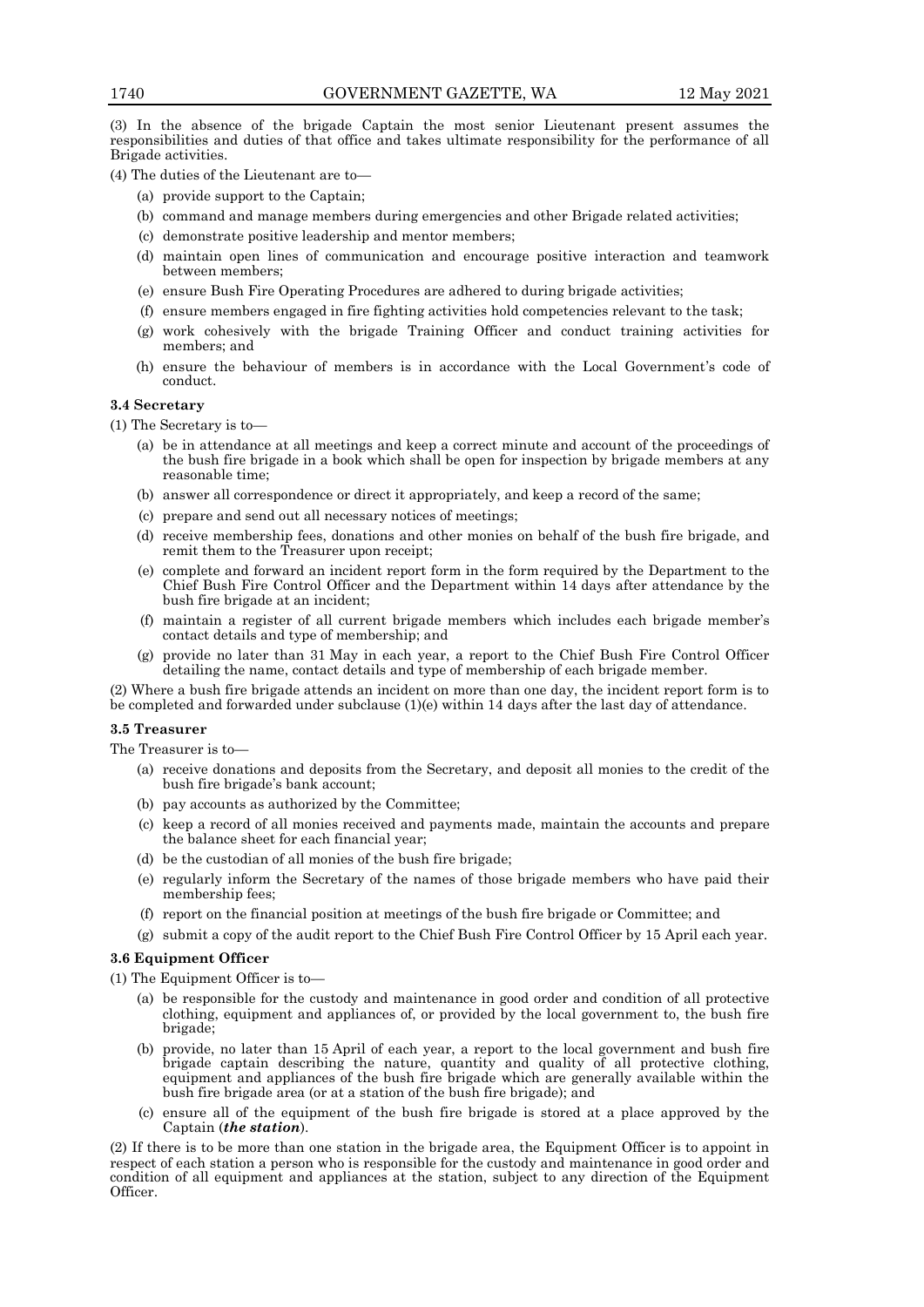# **3.7 Training Officer**

The Training Officer is to—

- (a) ensure brigade members maintain necessary skill levels equivalent to the competency standards required as recommended by the Department and the Shire of Dardanup;
- (b) ensure regular training sessions are conducted within the brigade to maintain currency of qualifications and skills;
- (c) maintain accurate records of training undertaken by members and ensure that qualification and training updates are forwarded to the local government;
- (d) provide mentoring for members who express an interest in training to encourage future facilitators;
- (e) represent the brigade at training committee meetings; and
- (f) provide, no later than 30 November of each year, a report to the local government of any identified training needs of the bush fire brigade.

# **PART 4—COMMITTEE**

# **4.1 Management of bush fire brigade**

(1) Subject to the provisions of these Rules, the administration and management of the affairs of the bush fire brigade are vested in the Committee.

(2) Without limiting the generality of subclause (1), the Committee is to have the following functions-

- (a) to recommend to the local government amendments to these Rules;
- (b) to draft the annual budget for the bush fire brigade and present it at the annual general meeting of the bush fire brigade;
- (c) to propose a motion for consideration at any meeting of the bush fire brigade;
- (d) to recommend to the local government equipment which needs to be supplied by the local government to the bush fire brigade;
- (e) to invest or place on deposit any of the funds of the bush fire brigade not immediately required to perform the normal brigade activities;
- (f) to delegate to a person, as from time to time thought fit, any functions (being less than the total functions of the Committee) on any conditions it thinks fit;
- (g) to do all things necessary or convenient in order to perform any of its functions and to secure the performance of the normal brigade activities by the bush fire brigade; and
- (h) deal with membership applications, grievances, disputes and disciplinary matters.

# **4.2 Constitution of Committee**

(1) The Committee of the bush fire brigade is to consist of the brigade officers being the Captain, Secretary, Treasurer, Equipment Officer, Training Officer, Bush Fire Control Officers and the Lieutenants of the bush fire brigade.

(2) The brigade officers are to—

- (a) be elected at the annual general meeting of the bush fire brigade;
- (b) hold office until the next annual general meeting; and
- (c) be eligible for re-election at the next annual general meeting.

(3) Any brigade officer may be removed from office by an absolute majority decision of the brigade members present in person or by proxy at a special meeting called for such a purpose.

(4) The Committee may appoint a brigade member to fill a vacancy in any office arising from a resolution under subclause  $(3)$  or which has arisen for any other reason.

# **PART 5—MEETINGS OF BUSH FIRE BRIGADE**

#### **5.1 Ordinary meetings**

(1) Ordinary meetings may be called at any time by the Secretary by giving at least 7 days' notice to all brigade members and to the Chief Fire Control Officer, for the purpose of—

- (a) organising and checking equipment;
- (b) requisitioning new or replacement equipment;
- (c) organising field excursions, training sessions, hazard reduction programs, and the preparation of fire-breaks;
- (d) establishing new procedures in respect of any of the normal brigade activities; and
- (e) dealing with any general business.

(2) In a notice given under subclause (1), the Secretary is to specify the business which is to be conducted at the meeting.

(3) Business may be conducted at an ordinary meeting of the bush fire brigade notwithstanding that it was not specified in a notice given under subclause (1) in relation to that meeting.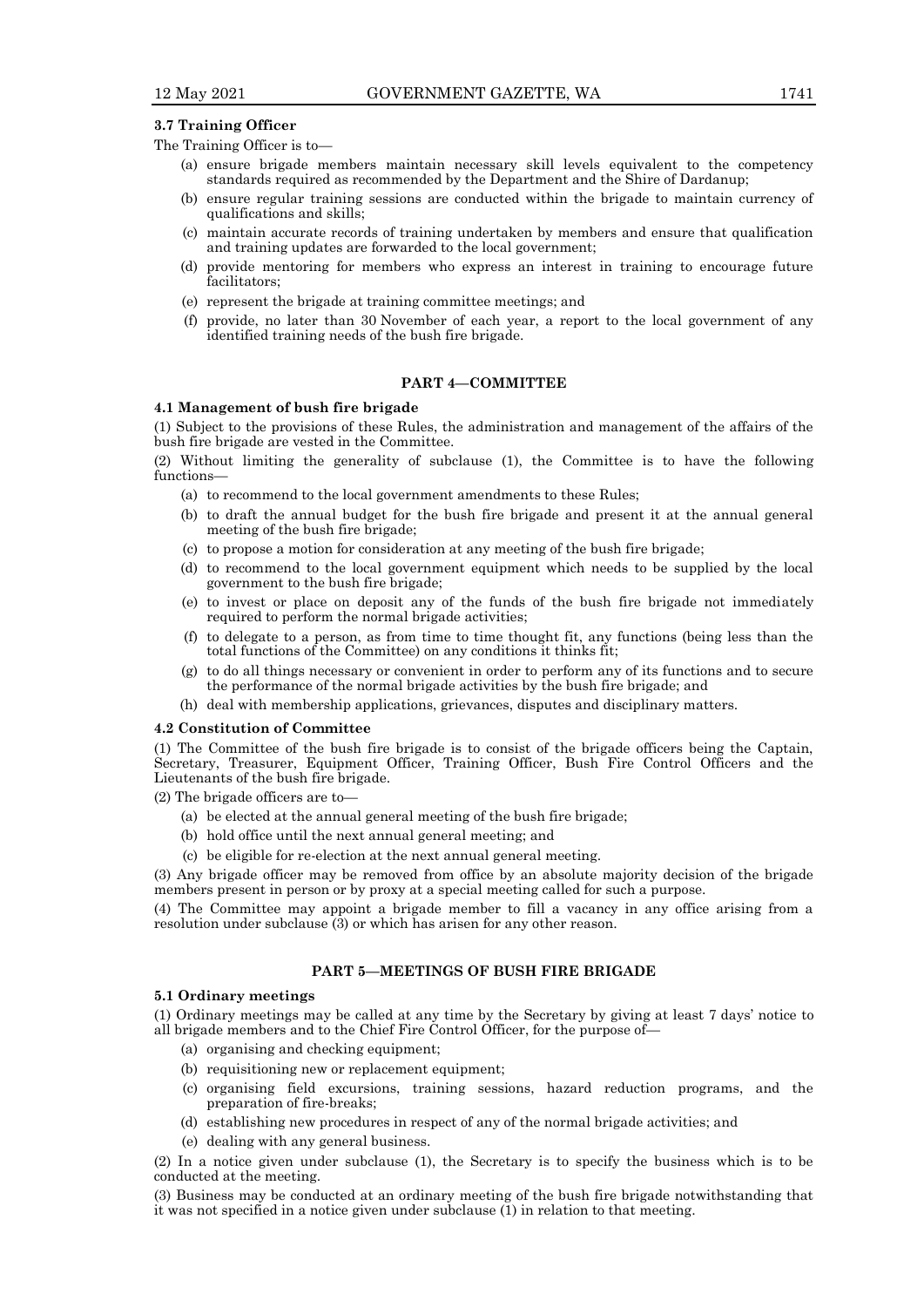# **5.2 Special meetings**

(1) The Secretary is to call a special meeting when 5 or more brigade members request one in writing.

(2) At least 2 days' notice of a special meeting is to be given by the Secretary, to all brigade members and to the Chief Bush Fire Control Officer.

(3) In a notice given under subclause (2) the Secretary is to specify the business which is to be conducted at the meeting.

(4) No business is to be conducted at a special meeting beyond that specified in a notice given under subclause (2) in relation to that meeting.

# **5.3 Annual general meeting**

(1) At least 7 days' notice of the annual general meeting is to be given by the Secretary to all brigade members and to the Chief Bush Fire Control Officer.

(2) At the annual general meeting the bush fire brigade is to—

- (a) elect the brigade officers from among the brigade members;
- (b) consider the Captain's report on the year's activities;
- (c) adopt the annual financial statements;
- (d) appoint an Auditor for the ensuing financial year in accordance with clause 5.6; and
- (e) deal with any general business.

(3) In a notice given under subclause (1), the Secretary is to specify the business which is to be conducted at the meeting.

(4) Business may be conducted at an annual general meeting notwithstanding that it was not specified in a notice given under subclause (1) in relation to that meeting.

# **5.4 Quorum**

(1) The quorum for a meeting of the bush fire brigade is at least 50% of the number of offices (whether vacant or not) of member of the bush fire brigade.

(2) No business is to be transacted at a meeting of the bush fire brigade unless a quorum of brigade members is present in person or by proxy.

# **5.5 Voting**

Each brigade member is to have one vote, however in the event of an equality of votes, the Captain (or person presiding) may exercise a casting vote.

# **5.6 Auditor**

(1) At the annual general meeting a person, not being a brigade member, is to be appointed as the Auditor of the bush fire brigade for the ensuing financial year.

(2) The Auditor is to audit the accounts of the bush fire brigade not less than 7 days before the annual general meeting and is to certify to their correctness or otherwise and present a report at the annual general meeting.

# **PART 6—MEETINGS OF COMMITTEE**

## **6.1 Meetings of Committee**

(1) The Committee is to meet for the despatch of business, adjourn and otherwise regulate its meeting as it thinks fit.

(2) The Captain or Secretary may convene a meeting of the Committee at any time.

#### **6.2 Quorum**

No business is to be transacted at a meeting of the Committee unless a quorum of 3 brigade officers are present in person.

# **6.3 Voting**

Each brigade officer is to have one vote, however in the case of an equality of votes, the Captain (or person presiding) may exercise a casting vote.

# **PART 7—GENERAL ADMINISTRATION MATTERS**

# **7.1 Fees**

(1) The membership fees, if any, for each type of member for the ensuing 12 months are to be determined by the bush fire brigade at the annual general meeting.

(2) Subject to subclause (3), a member is to pay the membership fees for her or his type of membership on or before 1 May.

(3) The bush fire brigade may exempt a brigade member, or a class of membership, from the payment of membership fees, for such period and on such conditions as the bush fire brigade may determine.

#### **7.2 Funds**

The funds of the bush fire brigade are to be used solely for the purpose of promoting the objects of the bush fire brigade.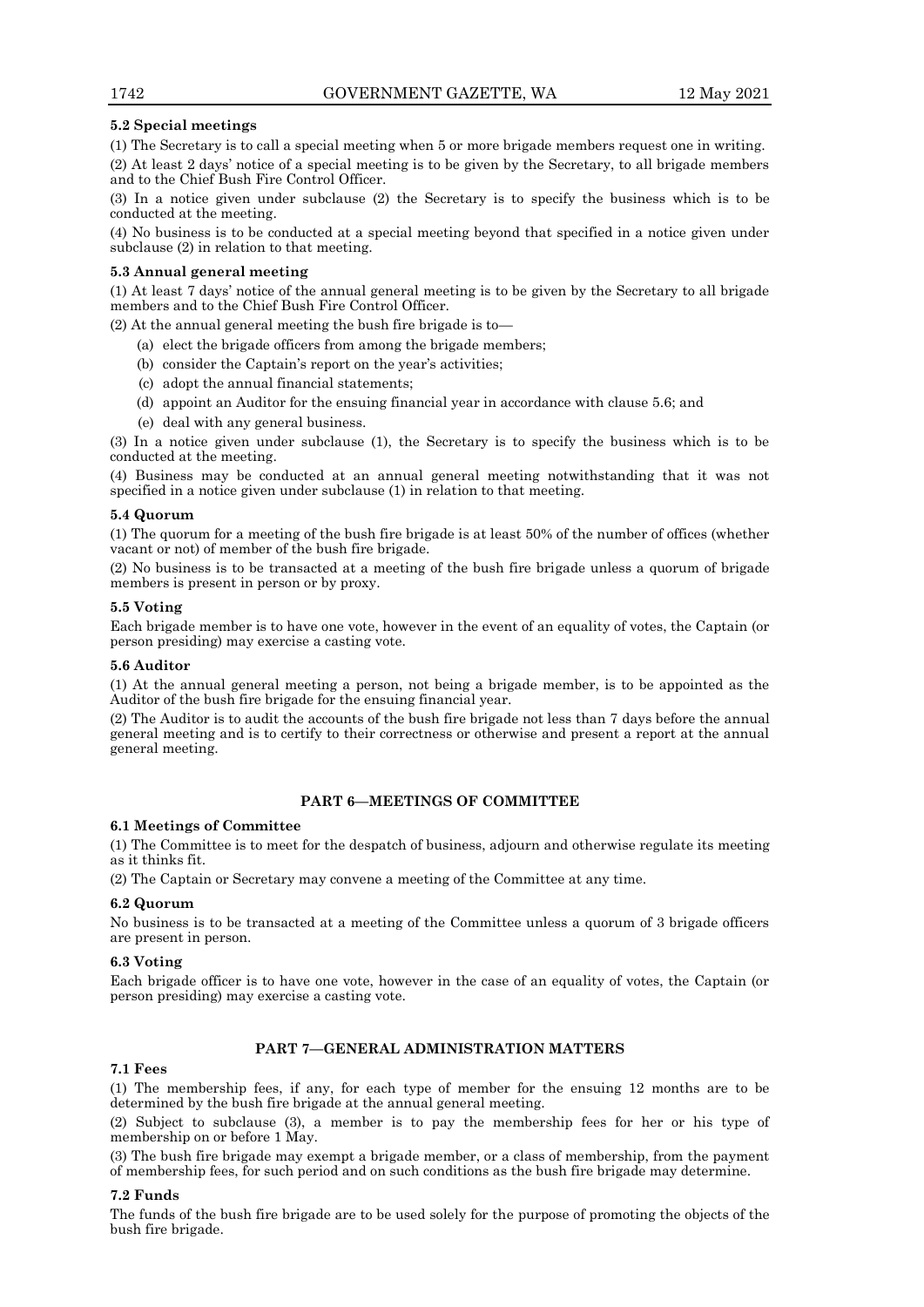# **7.3 Financial year**

The financial year of the bush fire brigade is to commence on 1 July and is to end on 30 June of the following year.

# **7.4 Banking**

(1) The funds of the bush fire brigade are to be placed in a bank account and are to be drawn on only by cheques signed jointly by any 2 of the Captain, Secretary or Treasurer.

(2) If the Secretary/Treasurer is a combined position, the Captain and Secretary/Treasurer are to sign the cheques referred to in subclause (1).

#### **7.5 Disclosure of interests**

(1) A brigade member shall disclose to the bush fire brigade or Committee any financial interest (whether direct or indirect) he or she may have in any matter being considered by the bush fire brigade or Committee, as appropriate.

(2) If a financial interest has been disclosed under subclause (1), then the bush fire brigade or Committee, as appropriate, is to decide, in the absence of the brigade member who disclosed that interest, whether or not the brigade member is to be permitted to vote on that matter.

(3) Where the bush fire brigade or Committee, as appropriate, decides under subclause (2), that a brigade member is not to be permitted to vote on a matter, and the brigade member votes on the matter, then her or his vote is to be taken to have no effect and is not to be counted.

#### **7.6 Disagreements**

(1) Any disagreement between brigade members may be referred to either the Captain or to the Committee.

(2) Where a disagreement in subclause (1) is considered by the Captain or the Committee to be of importance to the interests of the bush fire brigade, then the Captain or the Committee, as the case may be, is to refer the disagreement to the annual general meeting, an ordinary meeting or a special meeting of the bush fire brigade.

(3) The local government is the final authority on matters affecting the bush fire brigade, and may resolve any disagreement which is not resolved under subclause (1) or (2).

# **PART 8—NOTICES AND PROXIES**

# **8.1 Notices**

(1) Notices of meetings of the bush fire brigade are to be in writing and sent by ordinary post to the registered address of each brigade member.

(2) Notices of meetings of the Committee may be given in writing in accordance with subclause (1) or by such other means as the Committee may decide (by an absolute majority) at a meeting of the Committee.

(3) Any accidental omission to give notice of a meeting to, or non-receipt by a person entitled to receive such notice, is not to invalidate the meeting the subject of the notice or any resolutions passed at the meeting.

(4) Where any notice other than a notice of meeting is to be given under these Rules, the notice is to be–

- (a) in writing;
- (b) unless otherwise specified, given to or by the Secretary;
- (c) given by—
	- (i) personal delivery;
	- (ii) post;
	- (iii) facsimile transmission; or
	- (iv) email.

(d) taken to have been received, as the case may be—

- (i) at the time of personal delivery;
- (ii) 2 business days after posting; or
- (iii) on the printing of the sender's email or transmission report.

#### **8.2 Proxies**

(1) Where under these Rules a brigade member may vote by proxy, in order for the proxy to so vote, the brigade member or the proxy shall give a notice in the form of that appearing in this clause, to the Secretary or the person presiding at the meeting before the start of the meeting at which the proxy is to be used.

(2) A proxy is to be valid for the meeting for which it is given and for any adjournments of that meeting.

(3) A proxy shall be valid for the number of votes to which the brigade member is entitled.

(4) If the donor of the proxy does not give any indication of the manner in which the proxy is to vote, the proxy shall be entitled to vote or not vote as he or she thinks fit.

(5) A proxy shall be entitled to speak on behalf of the donor of the proxy.